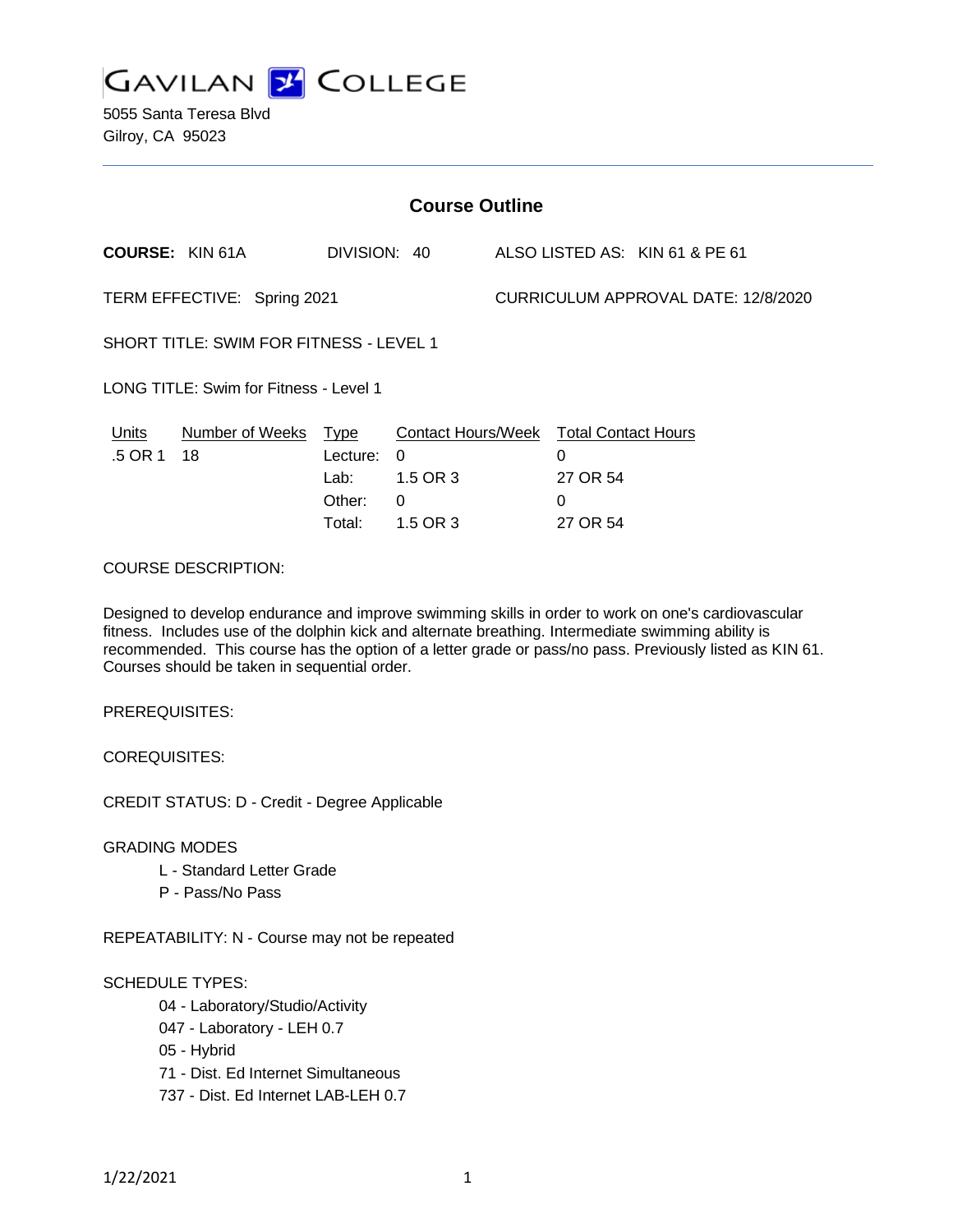# STUDENT LEARNING OUTCOMES:

1. Utilize the freestyle, including alternate breathing and the dolphin kick, and any other strokes to swim nonstop for a period of 30 minutes.

Measure of assessment: demonstration

Year assessed, or planned year of assessment: 2017

Semester: Summer

2. Recognize and value swimming as a physical activity that can be performed throughout life.

Measure of assessment: discussion

Year assessed, or planned year of assessment: 2017

# CONTENT, STUDENT PERFORMANCE OBJECTIVES, OUT-OF-CLASS ASSIGNMENTS

Curriculum Approval Date: 12/8/2020

# **DE MODIFICATION ONLY**

# 6.5 - 13 Hours

Content: Course introduction and pre-testing of student's fitness level and stroke mechanics. Discussion on the benefits of swimming as a way to maintain one's health. Presentation on the dolphin kick and the importance of utilizing this kick each time you push off the wall. Teach all kinds of dolphin kicking: upside down, inside out, on the side, underwater, on top of the water, with a board, without a board, hands up, hands down, with fins, and without fins. Develop and implement a swim for fitness workout program that uses a

variety of strokes.

Student Performance Objectives: Participate in pre-testing. List at least 5 benefits of swimming as a way to maintain their health. Demonstrate the dolphin kick, discuss the mechanics of the kick, and explain the importance of utilizing this kick each time you push off the wall. Identify a swim for fitness workout program that utilizes a variety of strokes and meets their needs. Participate in those workouts.

#### 7.5 - 15 Hours

Content: Presentation on the use of alternate breathing with the freestyle stroke. The guidelines for circleswimming will be presented and used during class workouts. Continue working on the dolphin kick, emphasizing arching the hips up and down followed by a continuous up-and-down press of the knees, ankles, and feet. Continue swim for fitness exercise program, incorporating a variety of workouts, which could include speed workouts, group workouts, kicks and pulls, sets, and partner swims.

Student Performance Objectives: Incorporate the dolphin kick and the alternate breathing pattern during the freestyle section of the class workouts. Execute circle-swimming during class workouts and explain the guidelines and purpose behind its use. Participate in a variety of workout routines.

# 12 - 24 Hours

Content: Continue working on cardiovascular fitness program, including the use of the dolphin kick off the wall and alternate breathing with the freestyle. The use of training aids; including fins, pull-buoys, kickboards, and hand paddles will be incorporated in class workouts. Post-testing to determine improvement in fitness level and stroke mechanics.

Student Performance Objectives: Experience a variety of workouts that utilize training aids for stroke and cardiovascular fitness improvement. Participate in post-testing.

2 Hours

# **METHODS OF INSTRUCTION:**

Demonstration, Guided Practice, Peer Teaching